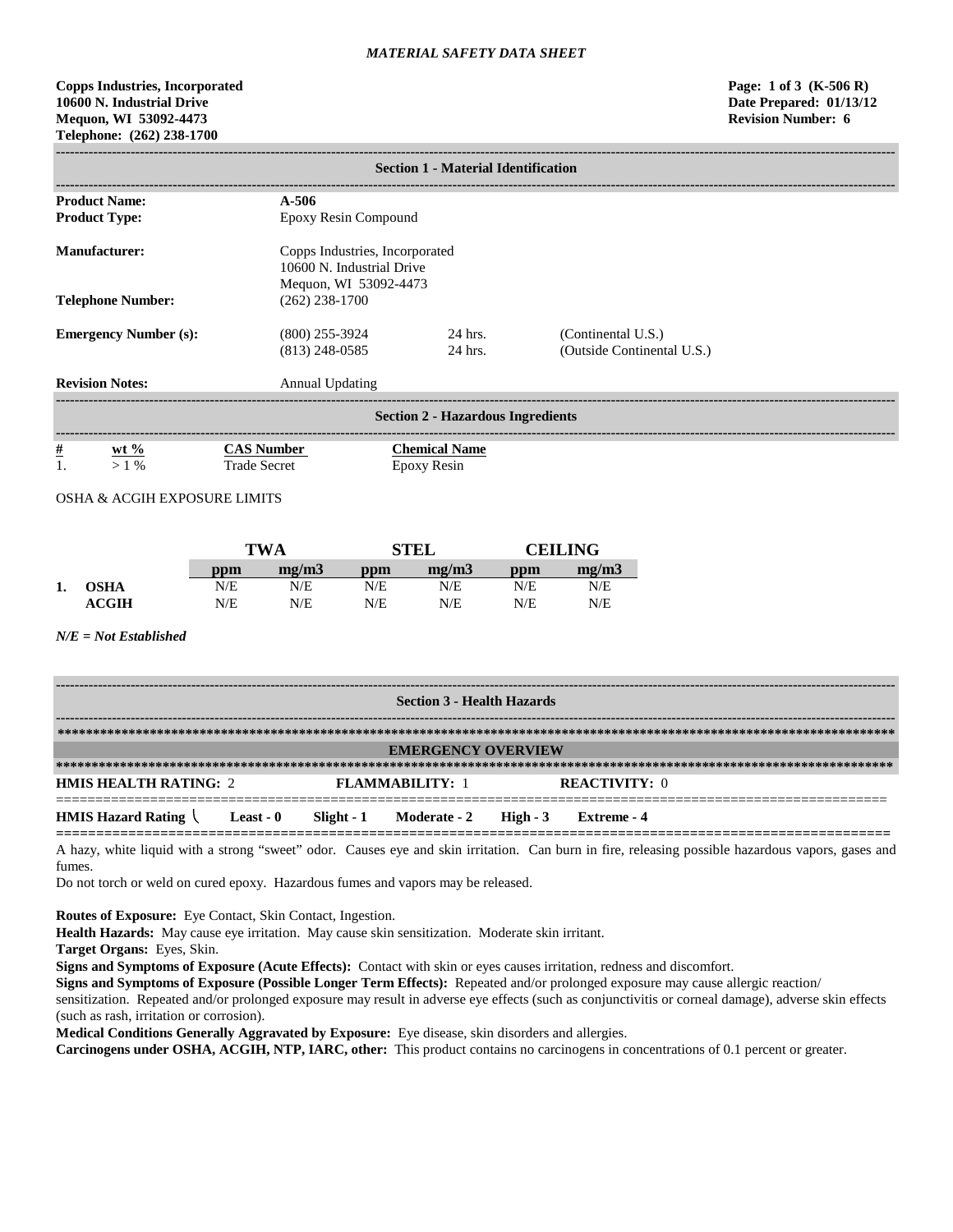### **------------------------------------------------------------------------------------------------------------------------------------------------------------------------------------ Section 4 - First Aid**

**------------------------------------------------------------------------------------------------------------------------------------------------------------------------------------ Eye Contact:** Hold eyelids apart and immediately flush eyes with plenty of water for at least 15 minutes. Seek medical attention.

**Skin Contact:** Remove contaminated clothing/shoes and wipe excess from skin. Flush skin with water. Follow by washing with soap and water. If irritation occurs, seek medical attention. If contact with hot product occurs, immediately flush with cool water for 15 minutes. Carefully remove clothing; if clothing is stuck to a burn area do not pull it off, but cut around it. Cover burn area with a clean material. Get medical attention immediately.

**Inhalation:** Remove victim to fresh air and provide oxygen. If breathing is difficult, seek medical attention.

**Ingestion:** If swallowed, call physician immediately. Induce vomiting only as directed by medical personnel. Never give anything by mouth to an unconscious person. Get medical attention immediately.

**------------------------------------------------------------------------------------------------------------------------------------------------------------------------------------**

### **Section 5 - Fire and Explosion Data**

**------------------------------------------------------------------------------------------------------------------------------------------------------------------------------------ Flash Point (closed cup):**  $> 200 \text{ °F}$  **Upper Explosion Limit (UEL):** No data **Auto Ignition Temperature:**No data **Lower Explosion Limit (LEL):** No data

**Fire Hazard Classification (OSHA/NFPA):** This product is not considered flammable nor combustible, but will burn if involved in a fire. **Extinguishing Media:** Foam, Carbon Dioxide (CO2), or dry chemical.

**Special Fire Fighting Procedures:** Keep personnel removed from area and upwind of fire. Wear full fire-fighting turn-out gear (full bunker gear) and respiratory protection (SCBA). Cool fire exposed containers with water spray.

**Unusual Fire and Explosion Hazards:** Hazardous combustion products may be present. Combustion may form aldehydes, nitrous oxides, carbon monoxide (CO), and carbon dioxide (CO2).

### **------------------------------------------------------------------------------------------------------------------------------------------------------------------------------------ Section 6 - Accidental Release Measures**

**------------------------------------------------------------------------------------------------------------------------------------------------------------------------------------ Containment Techniques (Removal of ignition sources, diking, etc.)** Stop the leak, if possible. Shut off or remove all ignition sources. Construct a dike to prevent spreading.

**Clean-Up Procedures:** Spread absorbent material over area. Wipe or scrape up material. Dispose of material in accordance with local, state and federal regulations. Wash area with soap and water. Prevent washings from entering sewers or waterways.

**Other Emergency Advice:** Wear protective clothing, boots, gloves, respirator, and eye protection.

#### ------------------------------------------------------------------------------------------------------------------------------------------------------------------------------------ **Section 7 - Handling and Storage**

**------------------------------------------------------------------------------------------------------------------------------------------------------------------------------------**

**Storage:** Store in a cool (60-80 °F), dry, ventilated place. Crystallization may occur if storage temperature drops below 55°F for a prolonged period of time. Store in closed containers.

**Handling:** Avoid contact with skin, eyes, or clothing. When handling, do not eat, drink, or smoke.

**Other Precautions:** Wash thoroughly after handling. Remove contaminated clothing and gear. Decontaminate. Destroy leather or any articles which can not be decontaminated.

### **Section 8 - Personal Protection/Exposure Controls**

**------------------------------------------------------------------------------------------------------------------------------------------------------------------------------------**

**Eye Protection:** Chemical safety goggles recommended. Contact lenses should not be worn while using this product.

**Hand Protection:** Chemical resistant gloves recommended, such as neoprene or nitrite rubber.

**Respiratory Protection:** Not necessary under most operating conditions. NIOSH approved organic vapor respirator should be used in confined areas, or when conditions cause high vapor concentrations. If the percent oxygen is below normal then use self-contained breathing apparatus. **Protective Clothing:** Clean, body covering clothing should be utilized.

**Work and Hygienic Practices:** Eye wash stations and safety showers should be easily accessible.

| <b>Section 9 - Typical Physical and Chemical Properties</b> |             |                             |                  |  |
|-------------------------------------------------------------|-------------|-----------------------------|------------------|--|
| <b>Physical Form:</b>                                       | Liquid      | <b>Vapor Density:</b>       | Heavier than air |  |
| Color:                                                      | Hazy, white | <b>Boiling Point:</b>       | $>200$ °F        |  |
| Odor:                                                       | Sweet       | <b>Melting Point:</b>       | Not Applicable   |  |
| pH:                                                         | No Data     | <b>Solubility in Water:</b> | Negligible       |  |
| <b>Vapor Pressure:</b>                                      | No Data     | <b>Specific Gravity:</b>    | 1.13             |  |
| <b>Section 10 - Stability and Reactivity</b>                |             |                             |                  |  |

**Chemical Stability:** Stable **Conditions to Avoid (if unstable):** None

**------------------------------------------------------------------------------------------------------------------------------------------------------------------------------------**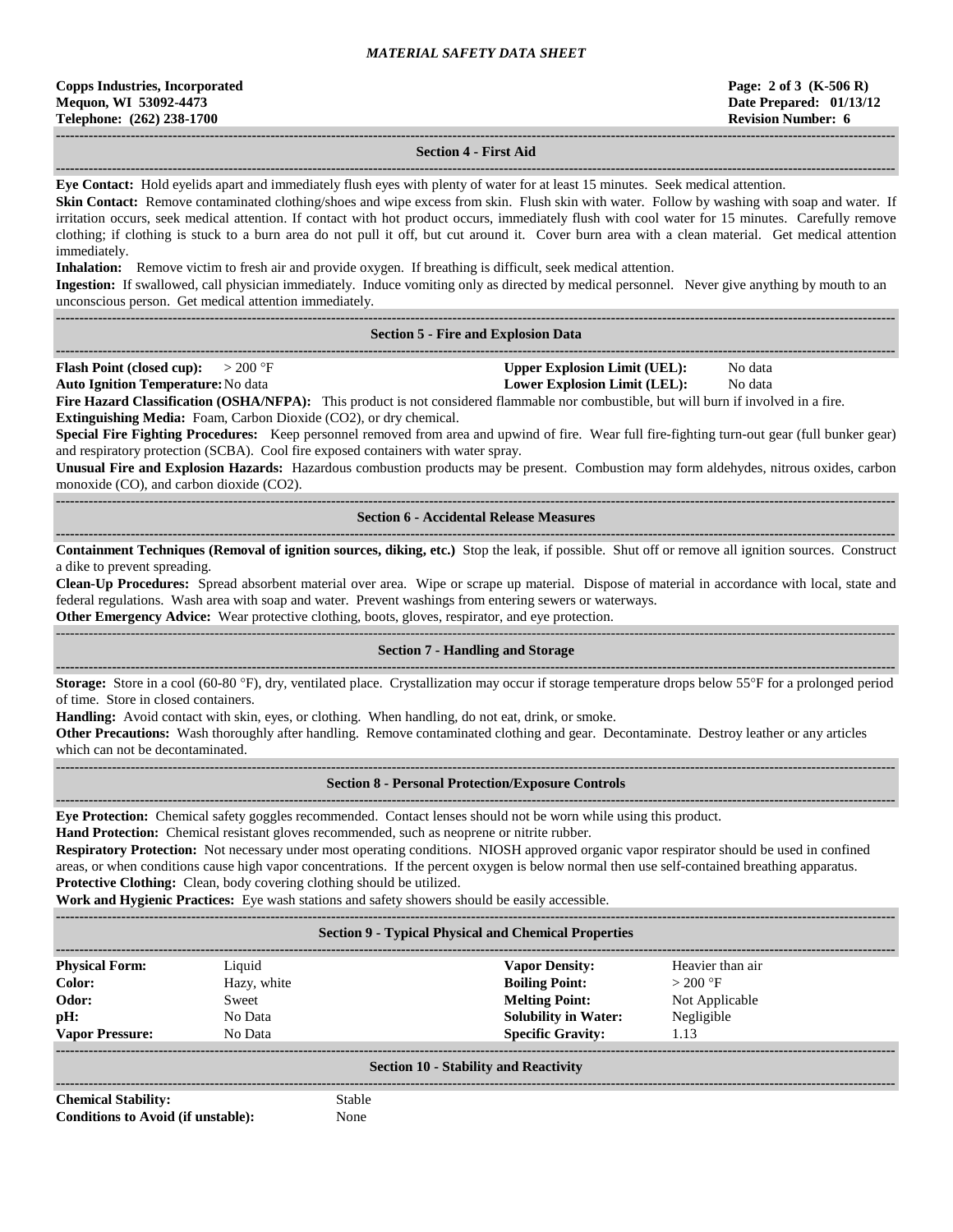## **Copps Industries, Incorporated Page: 3 of 3 (K-506 R) Mequon, WI 53092-4473 Date Prepared: 01/13/12 Telephone: (262) 238-1700 Revision Number: 6**

| Section 10 - Stability and Reactivity (con't.) |                                                                                                 |  |  |  |
|------------------------------------------------|-------------------------------------------------------------------------------------------------|--|--|--|
|                                                |                                                                                                 |  |  |  |
| <b>Incompatibility (Materials to Avoid):</b>   | Acids, strong oxidizing agents.                                                                 |  |  |  |
| <b>Hazardous Decomposition Products:</b>       | None                                                                                            |  |  |  |
| <b>Hazardous Polymerization:</b>               | Contact with epoxy hardeners under uncontrolled conditions. May release excess heat and vapors. |  |  |  |
|                                                |                                                                                                 |  |  |  |
|                                                | <b>Section 11 - Toxicological Properties</b>                                                    |  |  |  |
|                                                |                                                                                                 |  |  |  |
| Acute Oral Toxicity (LD50, RAT):               | No data available.                                                                              |  |  |  |
| <b>Acute Dermal Toxicity (LD50, RABBIT):</b>   | No data available.                                                                              |  |  |  |
| <b>Acute Inhalation Toxicity (LC50, RAT):</b>  | No data available.                                                                              |  |  |  |

### ------------------------------------------------------------------------------------------------------------------------------------------------------------------------------------ **Section 12 - Ecological Information**

**------------------------------------------------------------------------------------------------------------------------------------------------------------------------------------**

No data available.

**------------------------------------------------------------------------------------------------------------------------------------------------------------------------------------**

**Section 13 - Disposal Considerations**

**------------------------------------------------------------------------------------------------------------------------------------------------------------------------------------ Waste Disposal:** This material does not contain any VOC's (volatile organic compounds). Dispose of material in accordance with applicable, local, state, and federal laws and regulations. The state and local regulations and laws may differ from federal regulations, and laws may change or be reinterpreted. This information only applies to the material as manufactured. Processing, use, or contamination may make the information in appropriate, inaccurate, or incomplete. Responsibility for proper waste disposal is with the owner of the waste.

| <b>Section 14 - Transport Information</b>                                                                                           |                                                                                                                |                                                             |                                                                                                                             |  |  |
|-------------------------------------------------------------------------------------------------------------------------------------|----------------------------------------------------------------------------------------------------------------|-------------------------------------------------------------|-----------------------------------------------------------------------------------------------------------------------------|--|--|
| <b>DOT Non-Bulk Shipping Name:</b><br><b>DOT Bulk Shipping Name:</b><br><b>Technical Shipping Name:</b><br><b>DOT Hazard Class:</b> | Resin compound - not regulated<br>Resin compound - not regulated<br>NMFC Item 46030, Class 55<br>Not regulated | IINH:<br><b>Packing Group:</b><br><b>IMO Shipping Data:</b> | Not regulated<br>Not regulated<br>Resin compound - not regulated<br>ICAO/IATA Shipping Data: Resin compound - not regulated |  |  |

**Section 15 - Regulatory Information**

### **------------------------------------------------------------------------------------------------------------------------------------------------------------------------------------** *US FEDERAL REGULATIONS:*

**Toxic Substances Control Act (TSCA):** All components are included in the EPA Toxic Substances Control Act (TSCA) Chemical Substance Inventory or are not required to be listed on the TSCA Inventory.

**OSHA (29CFR1910.1200) Hazard Class(es):** Irritant. Sensitizer

**EPCRA Section 312 (40CFR370) Hazard Classes:** Immediate Health Hazard. Delayed Health Hazard.

**EPCRA Section 313 (40CFR372):** Toxic chemicals above "de minimus" level: None

## *STATE REGULATIONS:*

**California Proposition 65 Substances:** (components known to the State of California to cause cancer and/or reproductive toxicity and subject to warning and discharge requirements under the "Safe Drinking Water and Toxic Enforcement Act of 1986"). None

## *INTERNATIONAL REGULATIONS*

**Canada: WHMIS Hazard Classification:** Class D, division 2B **WHMIS Risk Phrases:** Eye or skin irritant. Skin sensitizer. **WHMIS Symbols:** Stylized T

### **------------------------------------------------------------------------------------------------------------------------------------------------------------------------------------ Section 16 - Other Information**

**------------------------------------------------------------------------------------------------------------------------------------------------------------------------------------**

*To the best of our knowledge, the information contained herein is accurate. However, neither Copps Industries nor any of its agents assume any liability whatsoever for the accuracy or completeness of the information contained herein. Final determination of suitability of any material is the sole responsibility of the user. All materials may present unknown health hazards and should be used with caution. Although certain hazards are described herein, we cannot guarantee that these are the only hazards which exist.*

**Revision Date:** 01/13/12 **Revised By:** Aleksey Kozlov **Revised By:** Aleksey Kozlov **Replaces Revised By:** Aleksey Kozlov **Replaces Revision Dated:** 01/28/10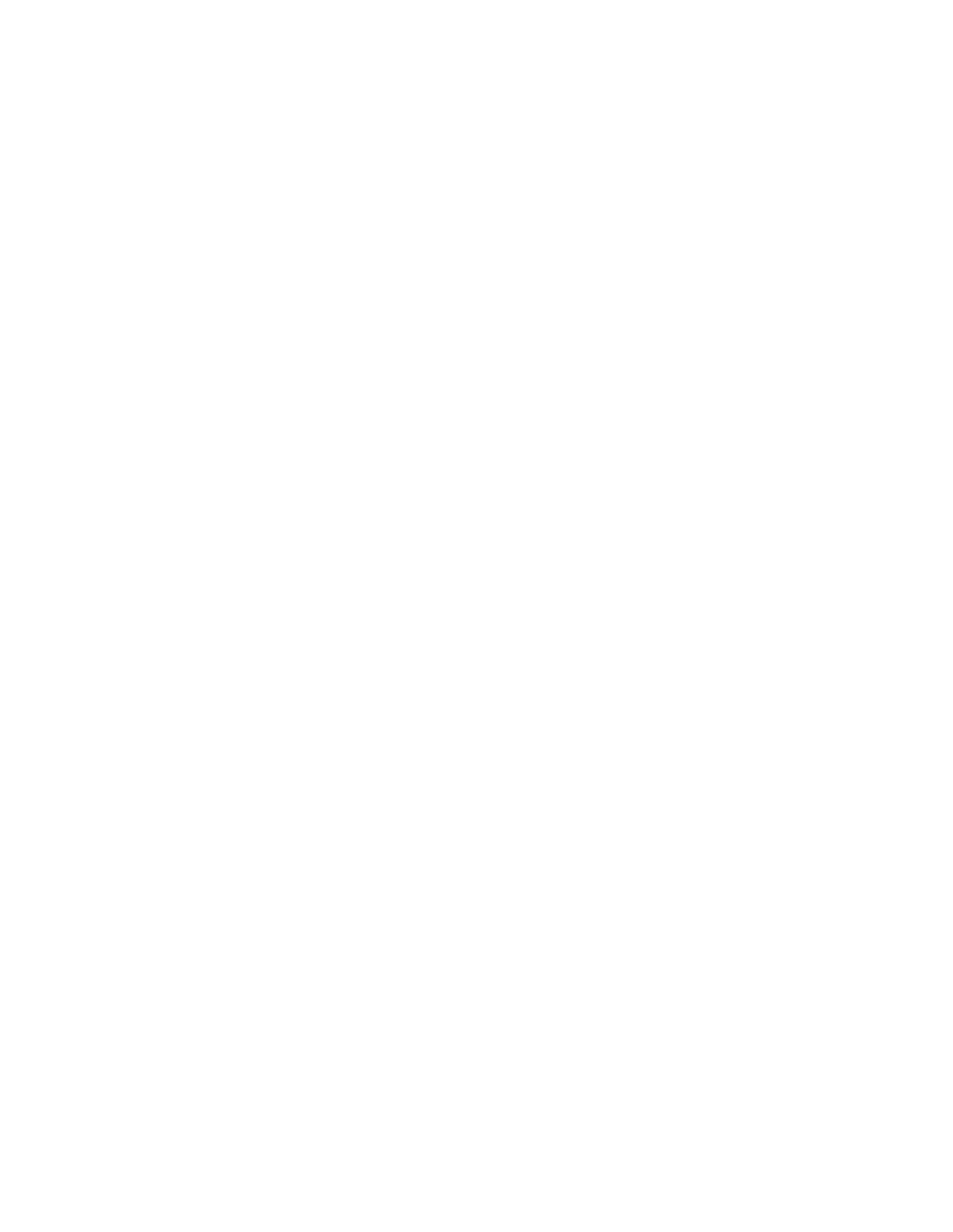| <b>Section 1 - Material Identification</b> |                         |                                                                                      |            |                                          |            |                                                  |  |
|--------------------------------------------|-------------------------|--------------------------------------------------------------------------------------|------------|------------------------------------------|------------|--------------------------------------------------|--|
| <b>Product Name:</b>                       |                         | $B-506$                                                                              |            |                                          |            |                                                  |  |
| <b>Product Type:</b>                       | Epoxy Hardener Compound |                                                                                      |            |                                          |            |                                                  |  |
| Manufacturer:                              |                         | Copps Industries, Incorporated<br>10600 N. Industrial Drive<br>Mequon, WI 53092-4473 |            |                                          |            |                                                  |  |
| <b>Telephone Number:</b>                   |                         | $(262)$ 238-1700                                                                     |            |                                          |            |                                                  |  |
| <b>Emergency Number (s):</b>               |                         | $(800)$ 255-3924<br>$(813)$ 248-0585                                                 |            | $24$ hrs.<br>24 hrs.                     |            | (Continental U.S.)<br>(Outside Continental U.S.) |  |
| <b>Revision Notes:</b>                     |                         | <b>Annual Updating</b>                                                               |            |                                          |            |                                                  |  |
|                                            |                         |                                                                                      |            | <b>Section 2 - Hazardous Ingredients</b> |            |                                                  |  |
| $\frac{\#}{1}$<br>$wt %$<br>$> 1\%$        |                         | <b>CAS Number</b><br><b>Trade Secret</b>                                             |            | <b>Chemical Name</b><br>Amine            |            |                                                  |  |
| OSHA & ACGIH EXPOSURE LIMITS               |                         |                                                                                      |            |                                          |            |                                                  |  |
|                                            |                         |                                                                                      |            |                                          |            |                                                  |  |
|                                            |                         | <b>TWA</b>                                                                           |            | <b>STEL</b>                              |            | <b>CEILING</b>                                   |  |
|                                            | ppm<br>N/E              | mg/m3<br>N/E                                                                         | ppm<br>N/E | mg/m3<br>N/E                             | ppm<br>N/E | mg/m3<br>N/E                                     |  |
| 1.<br><b>OSHA</b><br><b>ACGIH</b>          | N/E                     | N/E                                                                                  | N/E        | N/E                                      | N/E        | N/E                                              |  |
| $N/E = Not$ Established                    |                         |                                                                                      |            |                                          |            |                                                  |  |
|                                            |                         |                                                                                      |            | <b>Section 3 - Health Hazards</b>        |            |                                                  |  |
|                                            |                         |                                                                                      |            |                                          |            |                                                  |  |

| <b>EMERGENCY OVERVIEW</b>    |           |            |                        |  |               |
|------------------------------|-----------|------------|------------------------|--|---------------|
|                              |           |            |                        |  |               |
| <b>HMIS HEALTH RATING: 3</b> |           |            | <b>FLAMMARILITY: 1</b> |  | REACTIVITY: 0 |
| <b>HMIS Hazard Rating</b>    | Least - 0 | Slight - 1 | Moderate - 2 High - 3  |  | Extreme - 4   |

A clear liquid with an amine odor. Corrosive to skin. Corrosive to eyes. Severe skin irritant. Severe eye irritant. May cause skin sensitization. May cause respiratory sensitization. Can burn in fire, releasing possible hazardous vapors, gases and fumes. Do not torch or weld on cured epoxy. Hazardous fumes and vapors may be released.

**\*\*\*\*\*\*\*\*\*\*\*\*\*\*\*\*\*\*\*\*\*\*\*\*\*\*\*\*\*\*\*\*\*\*\*\*\*\*\*\*\*\*\*\*\*\*\*\*\*\*\*\*\*\*\*\*\*\*\*\*\*\*\*\*\*\*\*\*\*\*\*\*\*\*\*\*\*\*\*\*\*\*\*\*\*\*\*\*\*\*\*\*\*\*\*\*\*\*\*\*\*\*\*\*\*\*\*\*\*\*\*\*\*\*\*\*\*\* Routes of Exposure:** Eye Contact, Skin Contact, Inhalation, Ingestion.

Health Hazards: Corrosive to skin. Corrosive to eyes. Severe skin irritant. Severe eye irritant. May cause skin sensitization. May cause respiratory sensitization.

**Target Organs:** Eyes, Skin, and Respiratory System.

Signs and Symptoms of Exposure (Acute Effects): Burns of the eye may cause blindness. Contact of undiluted products with the eyes or skin quickly causes severe irritation and pain and may cause burns, necrosis, and permanent injury. Inhalation of mists may severely damage contacted tissue and produce scarring. Product is readily absorbed through the skin and may cause discomfort, injury or serious health problems unless treated properly.

**Signs and Symptoms of Exposure (Possible Longer Term Effects):** This substance may cause respiratory sensitization to exposed workers. **Medical Conditions Generally Aggravated by Exposure:** Asthma, chronic respiratory disease (e.g. Bronchitis, emphysema). Eye disease, skin disorders and allergies.

**Carcinogens under OSHA, ACGIH, NTP, IARC, other:** This product contains no carcinogens in concentrations of 0.1 percent or greater.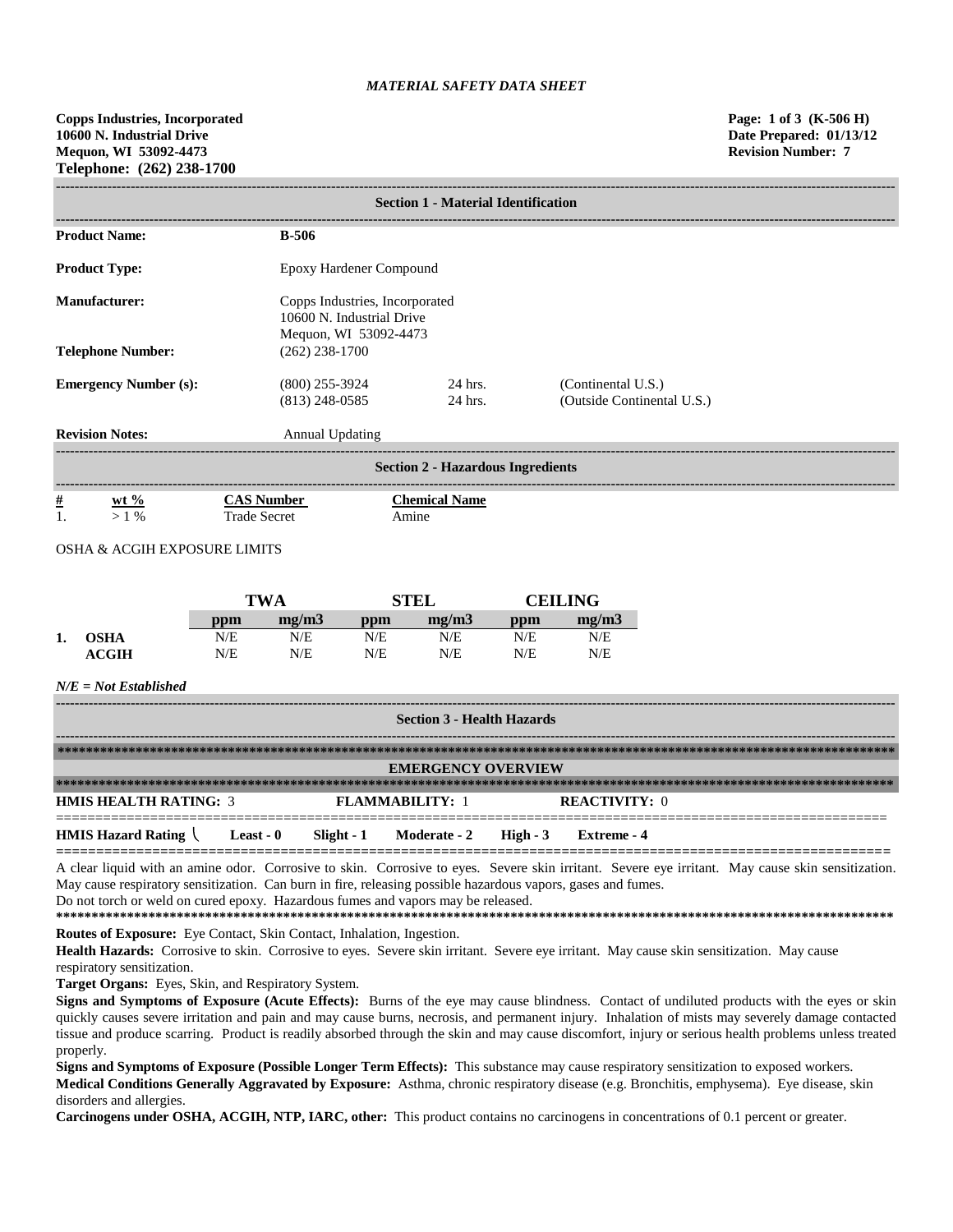## **Section 4 - First Aid**

**------------------------------------------------------------------------------------------------------------------------------------------------------------------------------------ Eye Contact:** Hold eyelids apart and immediately flush eyes with plenty of water for at least 15 minutes. Seek medical attention.

Skin Contact: Remove contaminated clothing/shoes and wipe excess from skin. Immediately flush affected area with water for at least 15 minutes. Cover the affected area with a sterile dressing or clean sheeting and seek medical attention immediately. DO NOT APPLY GREASES OR OINTMENTS. Control shock if present.

**Inhalation:** Remove victim to fresh air and provide oxygen. If breathing is difficult, seek medical attention.

**Ingestion:** In the event of ingestion, administer 3-4 glasses of milk or water. DO NOT INDUCE VOMITING. Seek medical attention immediately.

|                                     |           | <b>Section 5 - Fire and Explosion Data</b>                                                                                                                                                         |                                   |         |
|-------------------------------------|-----------|----------------------------------------------------------------------------------------------------------------------------------------------------------------------------------------------------|-----------------------------------|---------|
| <b>Flash Point (closed cup):</b>    | $>200$ °F |                                                                                                                                                                                                    | Lower Explosion Limit (LEL):      | No data |
| <b>Upper Explosion Limit (UEL):</b> | No data   |                                                                                                                                                                                                    | <b>Auto Ignition Temperature:</b> | No data |
|                                     |           | $\Gamma$ and $\Gamma$ and $\Gamma$ and $\Gamma$ and $\Gamma$ and $\Gamma$ and $\Gamma$ and $\Gamma$ are product is considered poither flammely nor combustible but will burn if involved in a fire |                                   |         |

**Fire Hazard Classification (OSHA/NFPA):** This product is considered neither flammable nor combustible, but will burn if involved in a fire. **Extinguishing Media:** Foam, Carbon Dioxide (CO2), or dry chemical.

**Special Fire Fighting Procedures:** Keep personnel removed from area and upwind of fire. Wear full fire-fighting turnout gear (full bunker gear) and respiratory protection (SCBA). Cool fire exposed containers with water spray.

**Unusual Fire and Explosion Hazards:** Hazardous combustion products may be present. Combustion may form aldehydes, nitrous oxides, carbon monoxide (CO), and carbon dioxide (CO2).

#### **------------------------------------------------------------------------------------------------------------------------------------------------------------------------------------ Section 6 - Accidental Release Measures**

**------------------------------------------------------------------------------------------------------------------------------------------------------------------------------------ Containment Techniques (Removal of ignition sources, diking etc.):** Reduce vapor spreading with a water spray. Stop the leak, if possible. Shut off or remove all ignition sources. Construct a dike to prevent spreading.

**Clean-Up Procedures:** Spread absorbent material over area. Transfer to containers by suction. For large spills, recover spilled material with a vacuum truck. Dispose of material in accordance with local, state and federal regulations. Wash area with soap and water. Prevent washings from entering sewers or waterways.

**Other Emergency Advice:** Wear protective clothing, boots, gloves, respirator, and eye protection.

### **------------------------------------------------------------------------------------------------------------------------------------------------------------------------------------ Section 7 - Handling and Storage**

**------------------------------------------------------------------------------------------------------------------------------------------------------------------------------------ Storage:** Store in a cool (60-80°F), dry ventilated place. Store in closed containers.

**Handling:** Avoid breathing of vapors. Handle in well-ventilated workspace. Avoid contact with skin, eyes, or clothing. When handling, do not eat, drink, or smoke.

**Other Precautions:** Emergency showers and eye wash stations should be readily accessible. Wash thoroughly after handling. Remove contaminated clothing and gear. Decontaminate. Destroy leather or any articles, which can not be decontaminated. **------------------------------------------------------------------------------------------------------------------------------------------------------------------------------------**

### **Section 8 - Personal Protection/Exposure Controls**

**------------------------------------------------------------------------------------------------------------------------------------------------------------------------------------**

**Eye Protection:** Full-face shield with chemical safety goggles. Contact lenses should not be worn while using this product.

**Hand Protection:** Neoprene rubber gloves. Cuffed butyl rubber gloves. Nitrile rubber gloves.

**Respiratory Protection:** Not necessary under most operating conditions. NIOSH approved organic vapor respirator should be used in confined areas, or when conditions cause high vapor concentrations. If the percent oxygen is below normal then use self-contained breathing apparatus. **Protective Clothing:** Impervious clothing. Slickersuit. Rubber boots. Full rubber suit (rain gear). Butyl or latex protective clothing. **Work and Hygienic Practices:** Eye wash stations and safety showers should be easily accessible.

| <b>Section 9 - Typical Physical and Chemical Properties</b> |         |                             |                  |  |
|-------------------------------------------------------------|---------|-----------------------------|------------------|--|
| <b>Physical Form:</b>                                       | Liquid  | <b>Vapor Density:</b>       | Heavier than air |  |
| Color:                                                      | Clear   | <b>Boiling Point:</b>       | $>200$ °F        |  |
| Odor:                                                       | Amine   | <b>Melting Point:</b>       | Not applicable   |  |
| pH:                                                         | No Data | <b>Solubility in Water:</b> | Negligible       |  |
| <b>Vapor Pressure:</b>                                      | No Data | <b>Specific Gravity:</b>    | 1.03             |  |
|                                                             |         |                             |                  |  |

### **Section 10 - Stability and Reactivity**

**------------------------------------------------------------------------------------------------------------------------------------------------------------------------------------ Chemical Stability:** Stable **Conditions to Avoid (if stable):** None

**Incompatibility (Materials to Avoid):** Acids, strong oxidizing agents. **Hazardous Decomposition Products:** None **Hazardous Polymerization:** Contact with epoxy resins under uncontrolled conditions. May release excess heat and vapors.